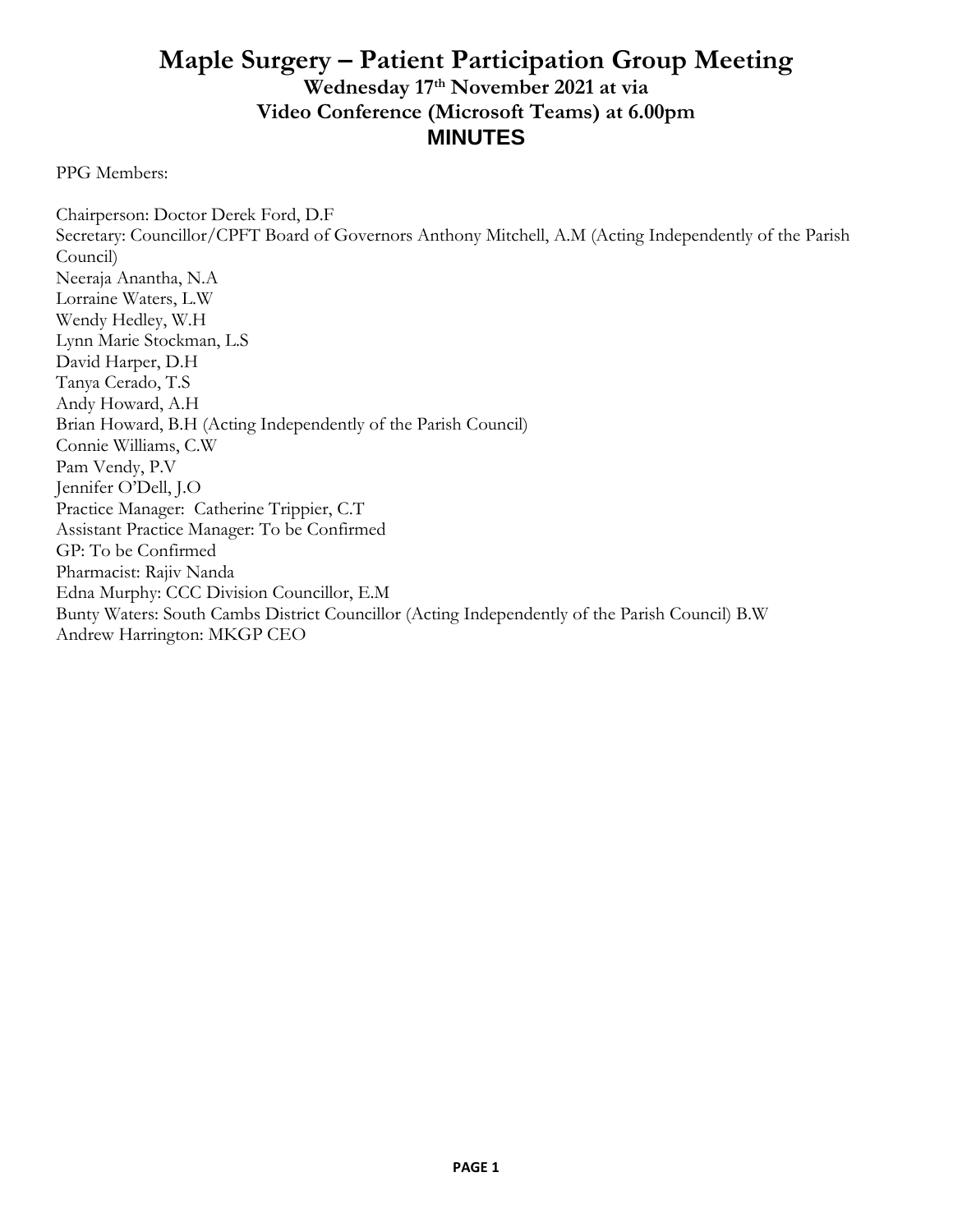### **Maple Surgery – Patient Participation Group Meeting Wednesday 17 th November 2021 at via Video Conference (Microsoft Teams) at 6.00pm**

- 05.01 Receive apologies for absence, welcome any new PPG member(s) and guests. Andy Howard, Brian Howard, Lorraine Waters, Neeraja Anantha, Rajiv Nanda, Edna Murphy. Jennifer O'Dell new PPG member welcomed to the PGG.
- 05.02 Receive any declarations of interest and accept minutes of the previous meeting. None
- 05.03 To discuss any correspondence. None
- 05.04 To receive and discuss MKGP Updates.

Report read and accepted.

D.F Thought that the report was a very good read.

C.T The building is being repaired including the kitchen. Nurse Donna is back at the surgery. The building is being repaired including the kitchen. Appointments had been updated including slots for face-to-face urgent physical needs, and one hour phone time slots with two calls per appointment.

Lucy was now working Monday's and there was staff handling the discharge summaries. Carer's Café and health events such as the mini medics have been a success and the surgery would continue to work with Kevin Potts on this.

CQC Tracker list was being worked through to improve standards.

B.W Was pleased to read the report and encouraged by the progress. She asked if there will be paper surveys out.

C.T stated yes there would be and digital ones.

Staff training was continuing with more booked for December. Surveys were also going out to patients. C.T Ongoing issues with Tesco Pharmacy, surgery understands that many patients use them and for some it is their only choice. Sadly, Tesco do not communicate with the surgery when out of stock of a medicine. L.W Asked if they were sent to Tesco buy default. She was sometimes texted that a prescription is ready when it is not.

A.M Noted online deliveries also available.

C.T You can change your Pharmacy at any time or choose not to nominate one.

D.F Since the closure of the surgery pharmacy, Tesco really need to improve.

C.T The surgery will arrange a meeting with Tesco Pharmacy.

A.M Agreed to attend as the Pharmacy Champion. All in favour.

There would be a 10 working day, time frame to handle complaints and they were working hard to update all their policies.

D.F Recognised the difficulty in recruiting GP's and other clinical staff.

05.05 Mock CQC.

C.M How much notice before a CQC?

C.T At least two weeks but could be longer, Waterbeach has already been called up for their two weeks. The surgery is preparing for the CQC and has the documents ready to upload.

#### 05.06 Transformation Plan.

CQC Tracker Work has taken up the surgeries time.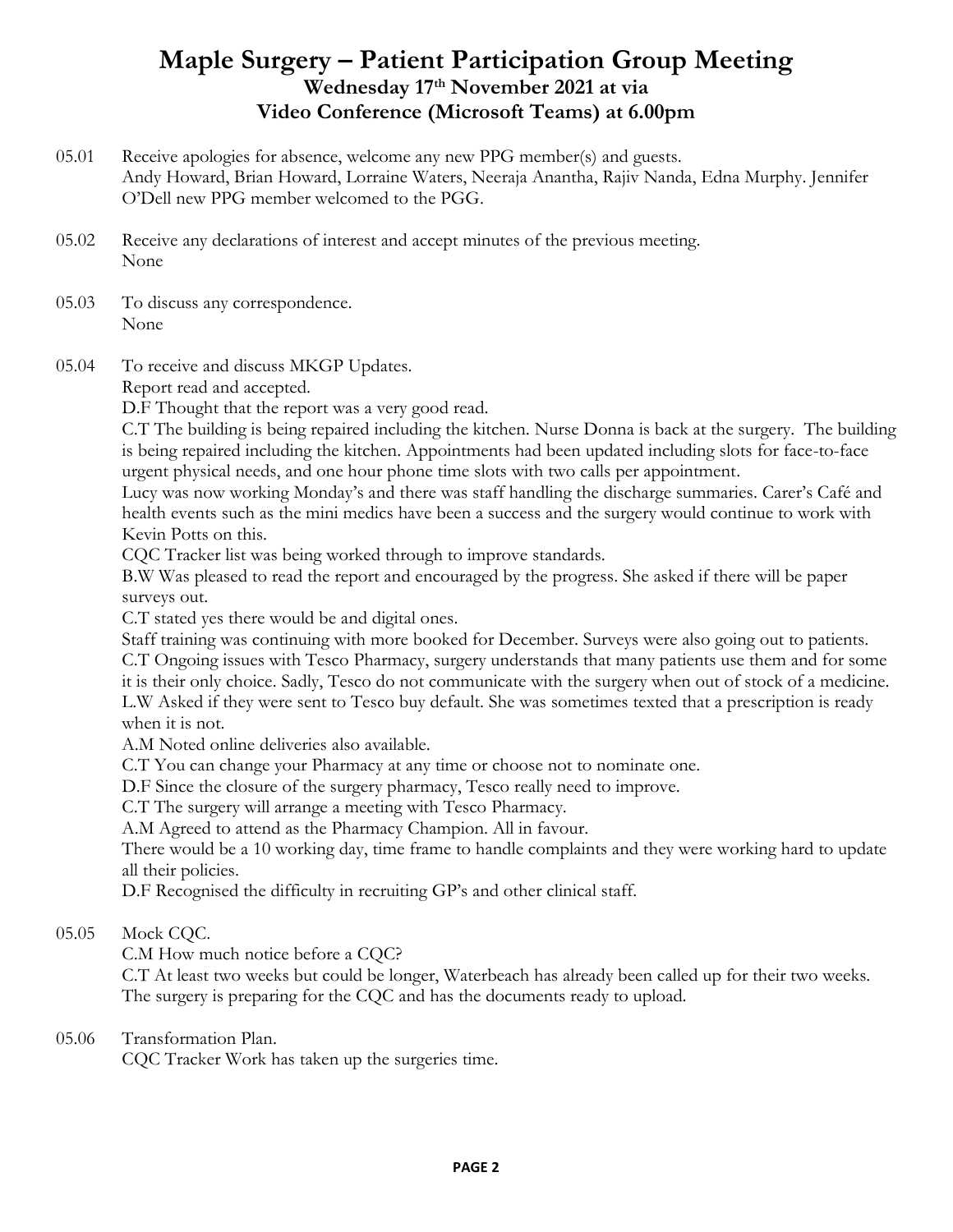## **Maple Surgery – Patient Participation Group Meeting Wednesday 17 th November 2021 at via Video Conference (Microsoft Teams) at 6.00pm**

05.07 To discuss methods to reduce DNA's. B.W and D.F expressed concerned over the level of DNA's. After some discussions C.T Agreed, to look into adding the general cost of GP appointments to email, SMS and repeat Prescription request forms. DNA's currently stand at around 5%.

05.08 To Discuss PPG/Maple Surgery joint activities.

A social prescriber can help with social support such as benefit claims. D.F Carer's café has proved popular. Long term joint activities for conditions such as diabetes could work well post Covid. D.F Was pleased to hear that MKGP was planning a "town hall" style village meeting in the Spring and drop in sessions.

D.F and A.M Declined the option of an NHS email for the PPG. PPG members agreed that comms were best made through the surgery.

05.09 Flu & Covid Jabs

> C.T Flu Jabs had not come in on time with over 100 under 65 still waiting. Surgery had to advise patients to go to Pharmacies. The Surgery is not providing Covid-19 boasters at the surgery. Patients should book online or go to a walk in Centre. The Surgery understood there had been problems booking online but encouraged patients to keep trying or call NHS 119. Surgery still waiting for District Nurses to begin homebound Covid and Flu shots.

A.M, B.W and D.F Agreed that getting the boaster Jab was very important.

05.10 Patient Communication/Maple Surgery Website.

> A.M Surgery still appearing as Excel Ultrasound on Bing. No Minutes or Agenda uploaded since 2020. He felt that people wishing to join would mistakenly believe the group was not active. A.M has been using his own OneDrive account at his own expense to post online. J.O Stated that she could not use the webform to join PPG and was only able to make contact on Facebook.

C.T Would resolve the issues.

C.W Sometimes it was not possible to renew pescriptions without a GP. Some examples seemed bizarre. C.T Prescriptions are approved for a year or sometimes 6 monthly batches, after that the GP needs to review the medicine.

C.W Stated the medicine in questions was under 6 months.

C.T Invited her to contact her directly to resolve.

L.W Expressed concern over the admit time involved.

D.F Said those with large prescriptions often got the repeats and reviews out of synch.

C.T It is possible to resolve with R.N

05.11 CPFT Governors Report.

A.M thanked, taken as read.

05.12 Any other Business.

> PPG Members decided not to have Face to Face meetings at present due to rising case numbers, the PPG would review again at the AGM.

05.13 Agenda Item requests for the next meeting. None